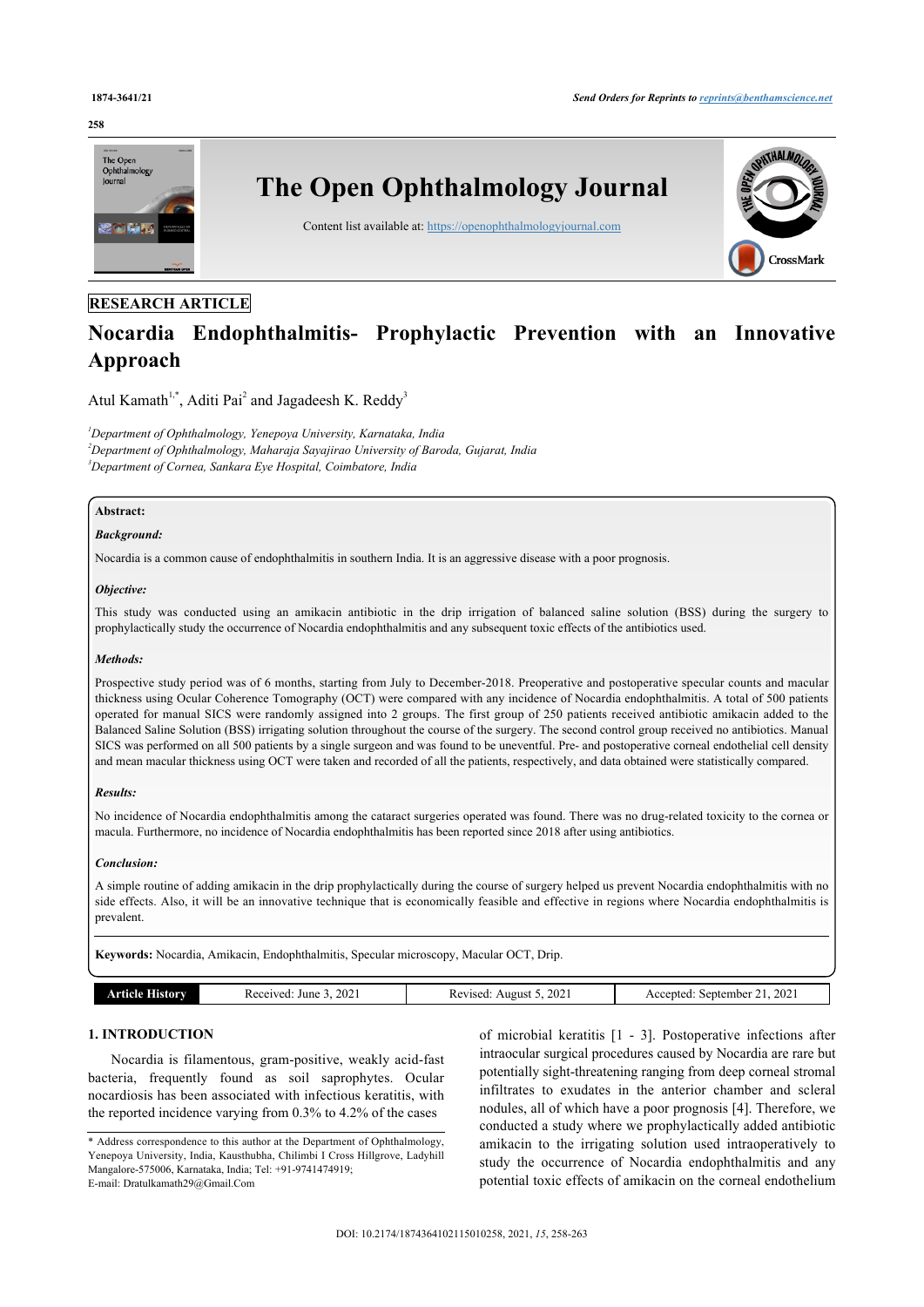as well as on the macula.

#### **2. MATERIALS AND METHODS**

#### **2.1. Study Design**

A prospective study involving 500 patients for 6 months, from July to December-2018, was conducted in our community-based sankara eye hospital, Coimbatore.

## **2.2. Methodology**

People aged 50 years or above residing in the target area were enumerated for cataract evaluation in the screening camps, and people willing for surgery were brought to the base hospital for a comprehensive ophthalmic evaluation. The study received approval from the institutional review board, following which the study was carried out. Written informed consent was obtained from all participants before the commencement of examination and surgery.

The eligibility criteria included people diagnosed with cataracts during screening and willing for surgery, and the exclusion criteria included people with pre-existing and diagnosed corneal, macular, and retinal pathologies.

Examination procedures-A detailed evaluation which included recording relevant medical and ocular history was made. Snellen chart was used to record best-corrected visual acuity, after which, examination of the pupil under torchlight was done. Anterior segment was examined using a slit lamp. Eye drops containing 5% of phenylephrine and 1% of tropicamide were used to dilate the pupil of the patients and assess the grade of cataracts. 1% homatropine eye drops were used, in whom phenylephrine was contraindicated. LOCS II system was used for cataract grading in patients whose pupils dilated to 6 mm or more[[5\]](#page-4-3). +78 D lens and indirect ophthalmoscope were used for stereoscopic evaluation of optic disc and fundus. Pre-operative corneal endothelial cell density and mean macular thickness using Ocular Coherence Tomography (OCT) were documented in all patients.

<span id="page-1-0"></span>Diagnostic criteria were set according to the LOCS II system; patients with significant nuclear sclerosis with the nuclear colour of NC I or more were selected for surgery.

### **2.3. Intervention**

A total of 500 patients operated for manual small incision cataract surgery were randomly assigned into 2 groups. The first group (group-1) of 250 patients received a 12.5mg dosage of antibiotic amikacin in the 500ml (0.025mg per ml) of balanced saline solution (BSS) drip throughout the course of the surgery. The second control group (group-2) received no amikacin antibiotic in the drip during the procedure.

# **2.4. Surgical Technique**

<span id="page-1-1"></span>Manual small incision cataract surgery was performed on all 500 patients by a single surgeon. The first group (group-1) of 250 patients received a 12.5mg dosage of antibiotic amikacin (mikacin® , Aristo) in the 500ml (0.025mg per ml) of balanced saline solution (BSS) drip throughout the course of the surgery. The second control group (group-2) received no

amikacin antibiotic in the drip during the procedure. 3 cc moxifloxacin  $(0.5\%)$  preservative-free eyedrops, Vigamox<sup>®</sup> (Alcon), was diluted with 7cc balanced salt solution, and 0.3cc to 0.4cc of this formulation was given intracamerally at the end of every surgery. All surgeries were uneventful. On postoperative day 1, corneal endothelial cell density and mean macular thickness using OCT of all the patients were recorded and data obtained were statistically compared and interpreted.

#### **2.5. Outcome Definition**

The outcome considered at one day, one week, and onemonth postoperative was any severe vision loss with deep corneal stromal infiltrate and exudates in the anterior chamber and scleral nodules with confirmatory positive microscopy and culture for Nocardia species.

#### **2.6. Statistical Analysis**

Collected data were entered on a Microsoft excel sheet, and analysis was performed using statistical software MedCalc ver 12.2.1.0 (Ostend, Belgium). Online statistical calculators (<https://www.allto.co.uk/tools/statistic-calculators>) were used to calculate percentage confidence intervals. P-value <0.05 was considered statistically significant. OR with appropriate confidence intervals was computed for possible risk variables.

#### **3. RESULTS**

The study included 500 eyes of 500 patients who underwent manual small incision cataract surgery. In the first group (group-1) of 250 patients, 100 were male, and the remaining 150 were female patients. In the second group (group-2), 105 were male, and 145 were female patients.

Our tertiary center-based community eye hospital performed 34898, 32643, 34651, 34067, 33465 and 33108 surgeries in the years 2014, 2015, 2016, 2017, 2018, and 2019, respectively (Table **[1](#page-1-0)**).

**Table 1. Total no. of cataract surgeries performed annually.**

| Year | <b>Total Surgeries</b> |
|------|------------------------|
| 2014 | 34898                  |
| 2015 | 32643                  |
| 2016 | 34651                  |
| 2017 | 34067                  |
| 2018 | 33465                  |
| 2019 | 33108                  |

The incidences of endophthalmitis post-operatively over the last 6 years in our tertiary center were analysed. We started using antibiotic intracameral moxifloxacin in 2015 and noticed a drop in the incidence of endophthalmitis caused by coagulase-negative Staphylococcus sp., and a decline of more than 50% by 2019 was also observed. Among all those years, the incidence reported was less than 0.1%, as shown in Table **[2](#page-1-1)**.

In the year 2014, it was observed that 2 (18%) of 11 cases had Nocardia endophthalmitis. Similarly, 4 (44%) of 9 cases in 2015, 3 (50%) of 6 cases in 2016, and 2 (28%) of 7 cases in 2017 had Nocardia endophthalmitis (Table **[3](#page-2-0)**).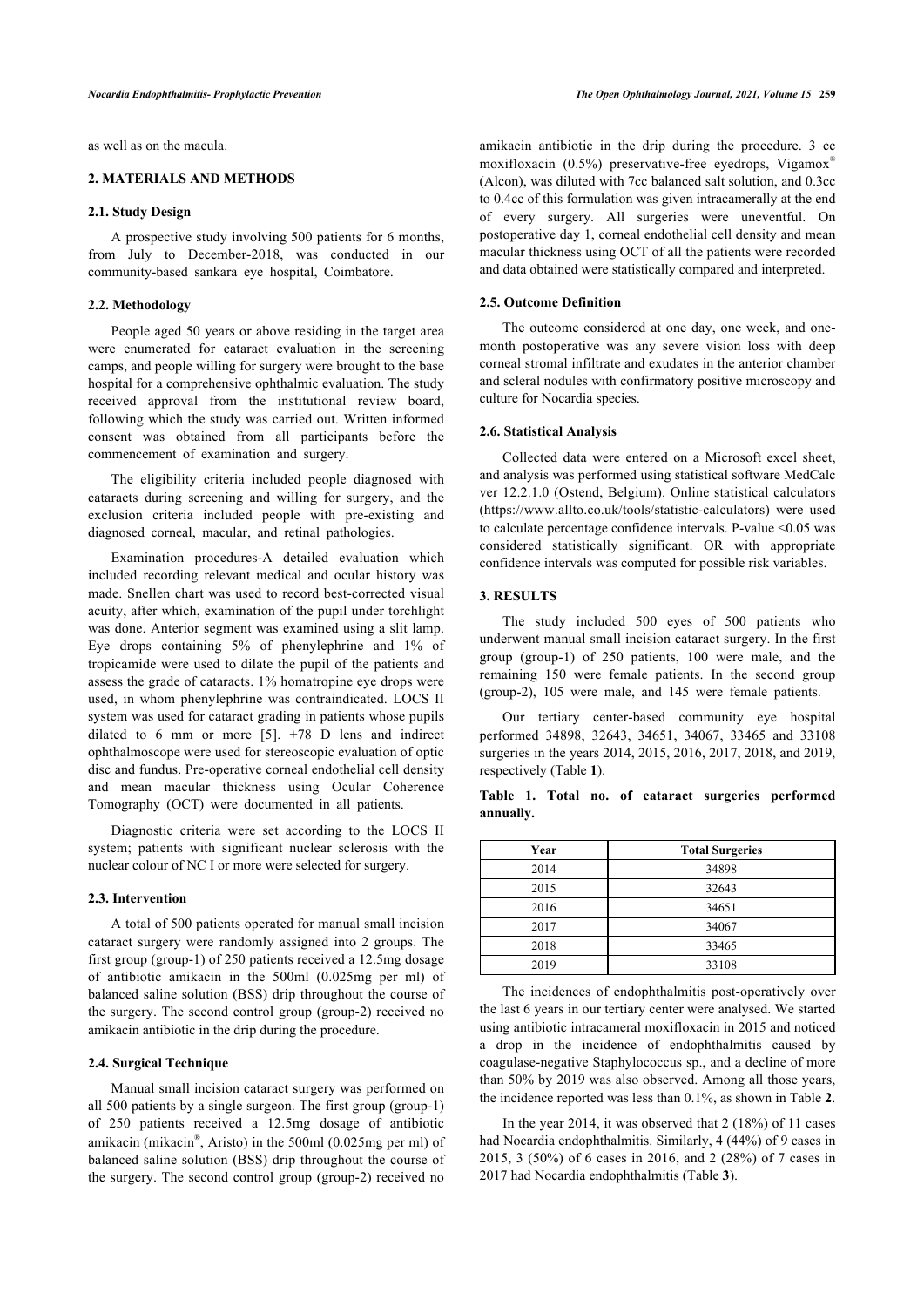**Table 2. Total no. of cataract surgeries performed and incidence of endophthalmitis.**

| Year | <b>Total Number of</b><br><b>Cataract Surgeries</b><br><b>Performed Annually</b> | <b>Endophthalmitis (for the</b><br><b>Annually Performed Surgeries)</b> |
|------|----------------------------------------------------------------------------------|-------------------------------------------------------------------------|
| 2014 | 34898                                                                            | 11 (0.03%)                                                              |
| 2015 | 32643                                                                            | $9(0.02\%)$                                                             |
| 2016 | 34651                                                                            | $6(0.01\%)$                                                             |
| 2017 | 34067                                                                            | $7(0.02\%)$                                                             |
| 2018 | 33465                                                                            | $3(0.008\%)$                                                            |
| 2019 | 33108                                                                            | $2(0.06\%)$                                                             |

<span id="page-2-0"></span>**Table 3. Incidence of endophthalmitis with percentage of nocardia sp. Endophthalmitis.**

|      | <b>Endophthalmitis (for the</b><br>[Year] Annually Performed Surgeries] | Nocardia sp. (for Total<br>endophthalmitis Cases) |
|------|-------------------------------------------------------------------------|---------------------------------------------------|
| 2014 | 11 (0.31%)                                                              | 2(18%)                                            |
| 2015 | 9(0.27%)                                                                | 4(44%)                                            |
| 2016 | 6(0.17%)                                                                | $3(50\%)$                                         |
| 2017 | $7(0.20\%)$                                                             | 2(28%)                                            |
| 2018 | $3(0.08\%)$                                                             |                                                   |
| 2019 | $2(0.09\%)$                                                             |                                                   |

Thus, 50% cases of endophthalmitis with poor prognosis were observed, and the percentage of Nocardia sp. induced endophthalmitis was significant. Hence, in 2016, antibiotic amikacin was started in the balanced saline solution drip for all the patients operated in our sankara eye hospital, Coimbatore. Since the introduction of antibiotic amikacin in the BSS, while performing the surgery, no incidence of Nocardia-related endophthalmitis in 2018 and 2019 was reported, which was as high as 50% in 2016. A significant decrease in the incidence of Nocardia sp. endophthalmitis following the introduction of intra-operative antibiotic amikacin in the irrigating drip was observed (Graph. **[1](#page-2-1)**).

We also wanted to rule out any potential toxicity to the cornea and macula using amikacin in a balanced salt solution drip. The mean corneal endothelial density among the two groups was compared. The mean corneal endothelial cell density in group 1 pre-operatively and post-operatively (day-1) was found to be  $2550 \pm 200$  cells/mm<sup>2</sup> and  $2525\pm 200$ cells/mm<sup>2</sup>, respectively. The mean corneal endothelial cell density in group-2 pre-operatively and post-operatively (day-1) was found to be  $2500 \pm 200$  cells/mm<sup>2</sup> and  $2495 \pm 200$  cells/mm<sup>2</sup> respectively (Graph. **[2](#page-3-0)**).

The mean macular thickness using OCT in group-1 was  $235\pm 15$  microns pre-operatively and  $235\pm 10$  microns postoperatively (day-1). Similarly, the mean macular OCT in group-2 pre-operatively and post-operatively (day-1) was  $238\pm22$  $238\pm22$  $238\pm22$  microns and  $238\pm17$  (day-1), respectively (Graph. **3**).

Comparing the difference in corneal endothelial cell density (p=1.137) and mean macular thickness using OCT (p=0.957), it was observed that readings of patients in groups 1 and 2 were not statistically significant. More importantly, no incidence of Nocardia endophthalmitis was reported among the 500 patients included in the study for a follow-up period of 1 month. After successfully starting intracameral moxifloxacin and amikacin in the BSS drip, a significant drop in the incidence of endophthalmitis and percentage of Nocardia sp. induced endophthalmitis was observed, respectively (Graph. **[4](#page-3-2)**).

<span id="page-2-1"></span>

**Graph (1).** Annual endophthalmitis and nocardia sp. infective rate.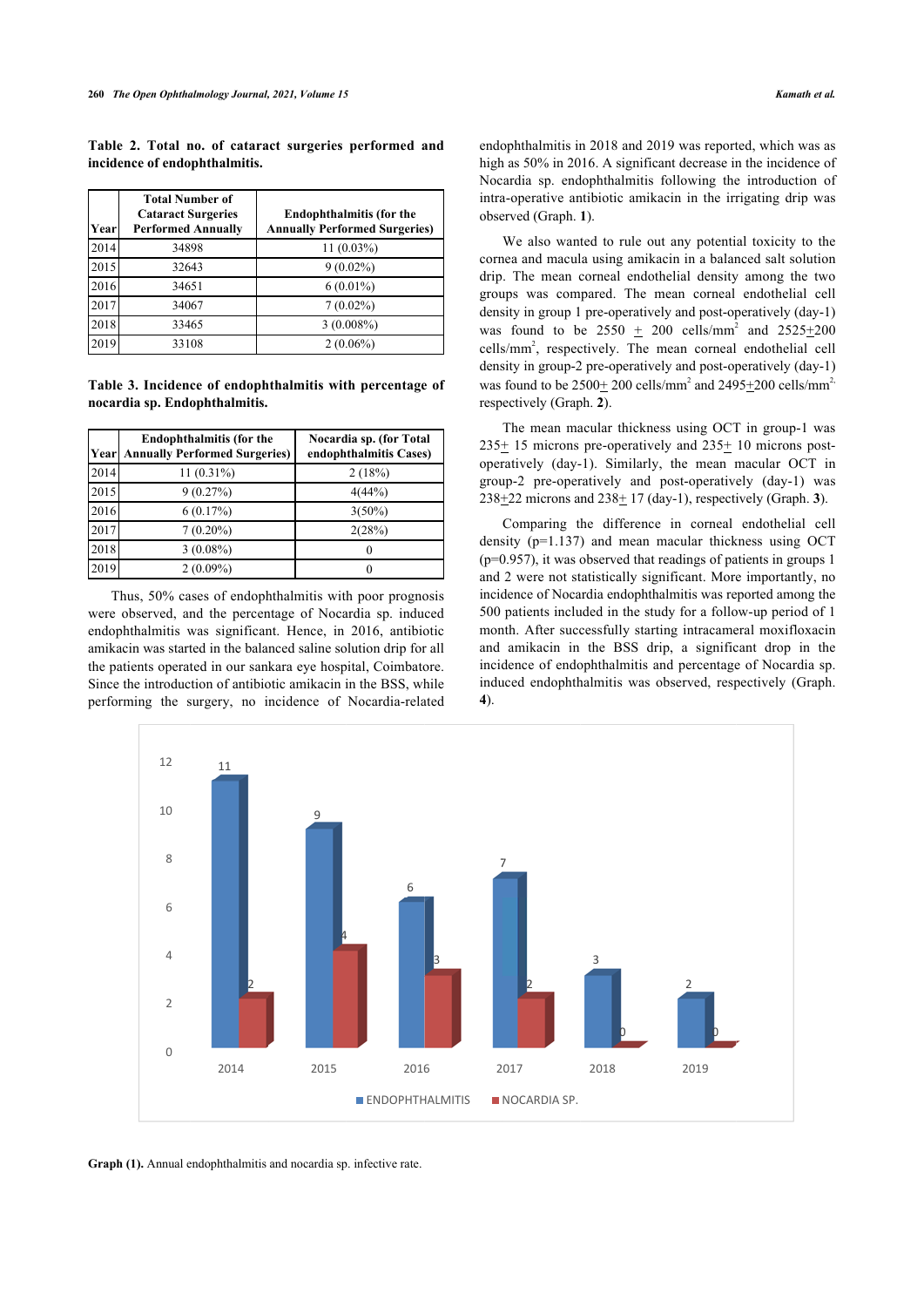

<span id="page-3-1"></span><span id="page-3-0"></span>**Graph (2).** Mean corneal endothelial cell density in groups with and without amikacin.  $(p=1.137)$  insignificant difference  $(p>0.05$ .



<span id="page-3-2"></span>**Graph (3).** Mean macular thickness using oct in groups with and without amikacin. ( $p=0.957$ ) insignificant difference ( $p>0.05$ ).



**Graph (4).** Annual incidence of endophthalmitis and percentage of nocardia sp. induced endophthalmitis.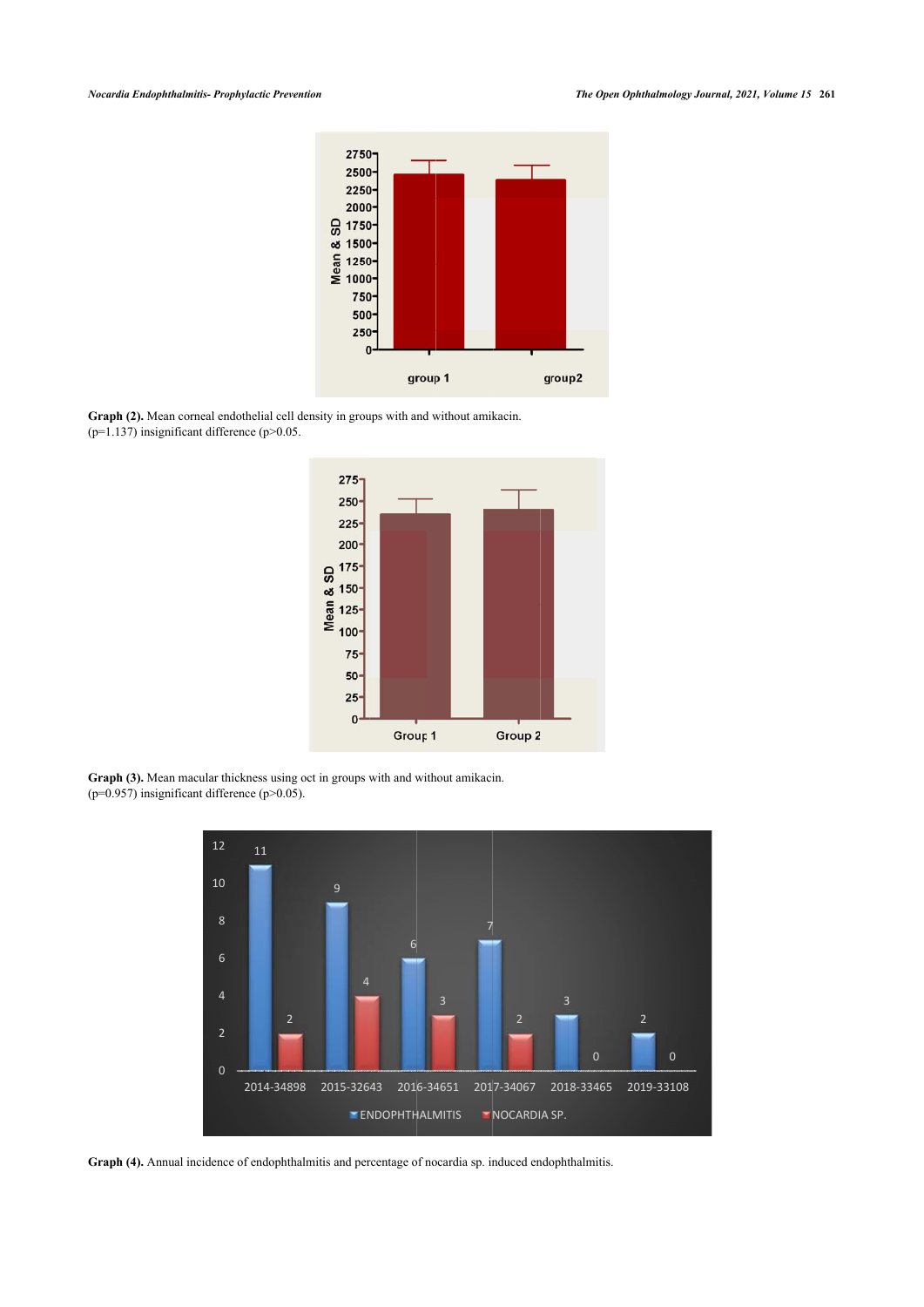# **4. DISCUSSION**

Prophylactic antibiotic moxifloxacin given intracamerally was found to be a safe and effective way to reduce endophthalmitis rates in patients of small-incision manual cataract surgery, and there was a 3.5-fold reduction in the overall endophthalmitis rate after routinely using intracameral moxifloxacin prophylactically [\[6\]](#page-4-4). After the application of intracameral moxifloxacin, there was a decline in the incidence of presumed infectious postoperative endophthalmitis [[7\]](#page-4-5). We started using intracameral moxifloxacin in all our cases from 2015 and observed a significant decrease in the endophthalmitis cases caused by coagulase-negative Staphylococcus sp. in our center; however, the percentage of Nocardia induced endophthalmitis was very high, for which we started using amikacin in the irrigation drip system. Postoperative infections caused by *Nocardia* species are generally regarded as uncommon [[8](#page-5-0), [9](#page-5-1)]. However, an unusually high rate (16.8%) of postoperative infections caused by the organism has been found in South India [\[10\]](#page-5-2). *Nocardia* is found to be endemic in soil and dust [\[11\]](#page-5-3) and may infect hospital spaces [\[12](#page-5-4)]. Considering this, we conducted a study on amikacin given intraoperatively during surgery in our tertiary center. The study reported no case of Nocardia endophthalmitis postoperatively, suggesting that the prophylactic use of intraoperative amikacin probably reduces the risk of developing this sight-threatening complication.

Trimethoprim-sulfamethoxazole and amikacin are effective drugs for treating Nocardia-related ocular infections, with sulfacetamide eyedrops also being used as an initial drug [[13\]](#page-5-5). Also, the percentage of cases of endophthalmitis caused by Nocardia sp. over the last 5 years in our center drastically reduced from as high as 50% in 2016 to 0% in 2019 after introducing amikacin intra-operatively. Furthermore, it was noted that amikacin had negligible toxic effects on corneal endothelium and macula, further enhancing its efficacy to be used intraoperatively.

#### <span id="page-4-0"></span>**CONCLUSION**

<span id="page-4-5"></span><span id="page-4-4"></span><span id="page-4-3"></span><span id="page-4-2"></span><span id="page-4-1"></span>Our study showed a significant decrease in the incidence of coagulase-negative staphylococcus sp.induced endophthalmitis using intracameral moxifloxacin. In addition to intracameral moxifloxacin, zero infection rate by Nocardia endophthalmitis using antibiotic amikacin in the balanced saline irrigating solution during the course of the surgery was reported. In our study, surgery performed with amikacin antibiotic in the continuous irrigating drip resulted in better visual outcomes with nil Nocardia sp related infections. These conclusions are strengthened by the high volume of cases analyzed at a single hospital network over a comparatively short time frame. Considering the poor prognosis of Nocardia sp. associated endophthalmitis, prophylactic usage of amikacin was found to be ideal. No deleterious effect either on the corneal endothelial cell density or macular thickness was noted. As prevention is better than cure, a simple yet effective innovation that is economically feasible with nil economic burden is the usage of amikacin antibiotic in the balanced saline solution. This has very promising results in prophylactic control of Nocardiarelated postoperative infections in the places where *Nocardia*

sp. induced endophthalmitis is prevalent.

#### **LIST OF ABBREVIATIONS**

| SICS | $=$ | <b>Small Incision Cataract Surgery</b> |
|------|-----|----------------------------------------|
| OCT  | $=$ | Ocular Coherence Tomography            |

# **ETHICS APPROVAL AND CONSENT TO PARTI-CIPATE**

This study is approved by IEC. This committee works in accordance with ICH-GCP, Sankara eye hospital, Coimbatore ethical approval number-IEC/125/2018.

#### **HUMAN AND ANIMAL RIGHTS**

No animals were used for studies that are the basis of this study. All human procedures were conducted as per the Helsinki principles.

### **CONSENT FOR PUBLICATION**

Written informed consent was obtained from all patients.

# **AVAILABILITY OF DATA AND MATERIALS**

Not applicable.

#### **FUNDING**

None.

#### **CONFLICT OF INTEREST**

The author declares no conflict of interest, financial or otherwise.

### **ACKNOWLEDGEMENTS**

Declared none.

#### **REFERENCES**

- [1] Upadhyay MP, Karmacharya PC, Koirala S, *et al.* Epidemiologic characteristics, predisposing factors, and etiologic diagnosis of corneal ulceration in Nepal. Am J Ophthalmol 1991; 111(1): 92-9. [\[http://dx.doi.org/10.1016/S0002-9394\(14\)76903-X](http://dx.doi.org/10.1016/S0002-9394(14)76903-X)] [PMID: [1985498](http://www.ncbi.nlm.nih.gov/pubmed/1985498)]
- [2] Garg P, Rao GN. Corneal ulcer: diagnosis and management. Community Eye Health 1999; 12(30): 21-3. [PMID: [17491983\]](http://www.ncbi.nlm.nih.gov/pubmed/17491983)
- [3] Srinivasan M, Gonzales CA, George C, *et al.* Epidemiology and aetiological diagnosis of corneal ulceration in Madurai, south India. Br J Ophthalmol 1997; 81(11): 965-71.
	- [\[http://dx.doi.org/10.1136/bjo.81.11.965](http://dx.doi.org/10.1136/bjo.81.11.965)] [PMID: [9505820](http://www.ncbi.nlm.nih.gov/pubmed/9505820)]
- [4] Sharma D, Mathur U, Gour A, Acharya M, Gupta N, Sapra N. *Nocardia* infection following intraocular surgery: Report of seven cases from a sankara eye hospital, Coimbatore. Indian J Ophthalmol 2017; 65(5): 371-5.
- [\[http://dx.doi.org/10.4103/ijo.IJO\\_564\\_16](http://dx.doi.org/10.4103/ijo.IJO_564_16)] [PMID: [28573992\]](http://www.ncbi.nlm.nih.gov/pubmed/28573992)
- [5] Chylack LT Jr, Leske MC, McCarthy D, Khu P, Kashiwagi T, Sperduto R. Lens opacities classification system II (LOCS II). Arch Ophthalmol 1989; 107(7): 991-7. [\[http://dx.doi.org/10.1001/archopht.1989.01070020053028\]](http://dx.doi.org/10.1001/archopht.1989.01070020053028) [PMID: [2751471](http://www.ncbi.nlm.nih.gov/pubmed/2751471)]
- [6] Haripriya . Endophthalmitis reduction with intracameral moxifloxacin prophylaxis: Analysis of 600 000 surgeries.Am Acad of Ophthal. 2017; 124: pp. 768-75.
- [7] Galvis V, Tello A, Sánchez MA, Camacho PA. Cohort study of intracameral moxifloxacin in postoperative endophthalmitis prophylaxis. Ophthalmol Eye Dis 2014; 6: 1-4. [\[http://dx.doi.org/10.4137/OED.S13102\]](http://dx.doi.org/10.4137/OED.S13102) [PMID: [24526838\]](http://www.ncbi.nlm.nih.gov/pubmed/24526838)